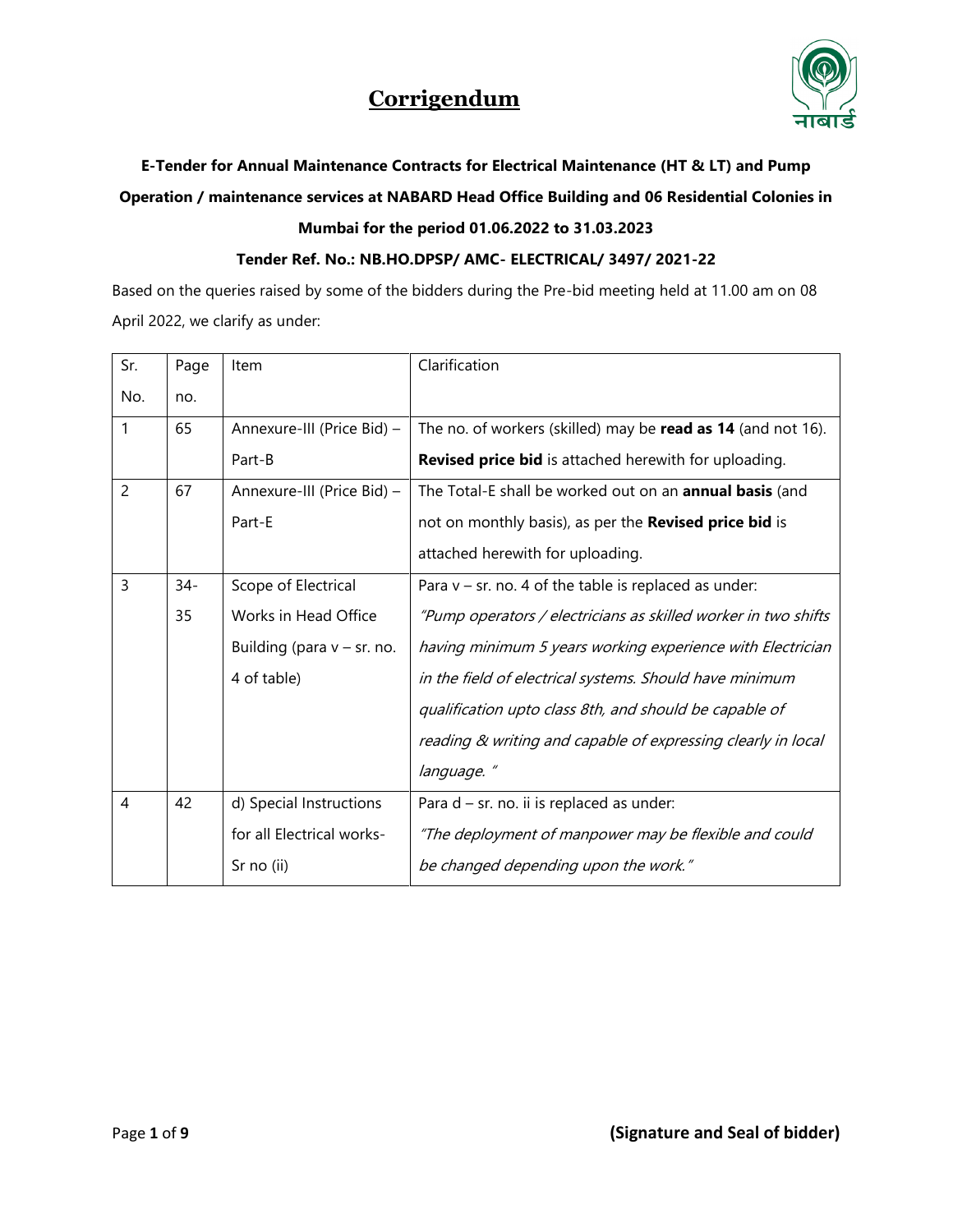



#### **REVISED PRICE BID - Annexure III**

#### **Annual Maintenance Contract for**

**Electrical Maintenance and Pump Operation / Maintenance 2022-23**

#### **BILL OF QUANTITIES -1**

| Part-A      |                                                                               |                              |                       |              |                                    |  |
|-------------|-------------------------------------------------------------------------------|------------------------------|-----------------------|--------------|------------------------------------|--|
|             | <b>Category</b>                                                               |                              | <b>Highly skilled</b> |              |                                    |  |
| <b>S.N.</b> | <b>Description</b>                                                            | <b>Basis</b>                 | No.<br>of<br>workers  | Rate<br>(Rs) | <b>Total</b><br><b>Amount (Rs)</b> |  |
| 1.          | Total of Basic + VDA for a month (26 X<br>minimum wages per day)              | Please note Sr<br>No.3 below | $\mathbf{1}$          |              |                                    |  |
| 2.          | EPF (The contributions are payable on<br>maximum wage ceiling of Rs. 15000/-) | 13%                          | $\mathbf{1}$          |              |                                    |  |
| 3.          | ESI (The contributions are payable on<br>maximum wage ceiling of Rs. 21000/-) | 3.25%                        | $\mathbf{1}$          |              |                                    |  |
| 4.          | Bonus(shall be paid on re-imbursement<br>basis)                               | 8.33%                        | $\mathbf{1}$          |              |                                    |  |
| 5.          | <b>Total</b>                                                                  | S.No. 1 to<br>S.No. 4        | $\mathbf{1}$          |              |                                    |  |
| 6.          | Total wages per year<br>-A                                                    | 12 X S.No.5                  | $\mathbf{1}$          |              |                                    |  |
| Part-B      |                                                                               |                              |                       |              |                                    |  |
|             | <b>Category</b>                                                               |                              | <b>Skilled</b>        |              |                                    |  |
| S.No        | <b>Description</b>                                                            | <b>Basis</b>                 | No.<br>of<br>workers  | Rate<br>(Rs) | <b>Total</b><br><b>Amount (Rs)</b> |  |
| 1.          | Total of Basic + VDA for a month (26 X<br>minimum wages per day)              | Please note Sr<br>No.3 below | 14                    |              |                                    |  |
| 2.          | EPF (The contributions are payable on<br>maximum wage ceiling of Rs. 15000/-) | 13%                          | 14                    |              |                                    |  |

Page **2** of **9 (Signature and Seal of bidder)**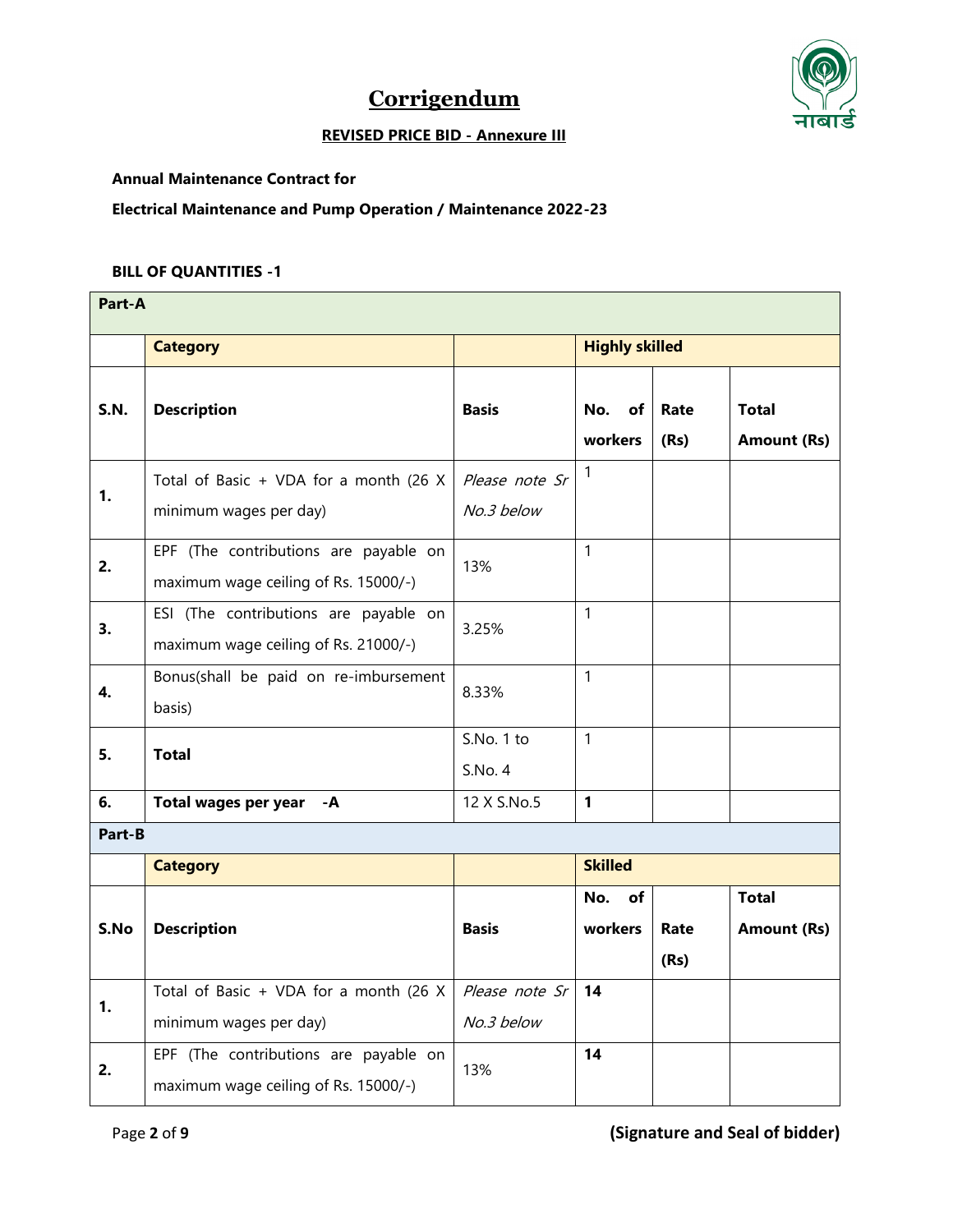

|      | ESI (The contributions are payable on  |                | 14             |      |                    |
|------|----------------------------------------|----------------|----------------|------|--------------------|
| 3.   | maximum wage ceiling of Rs. 21000/-)   | 3.25%          |                |      |                    |
|      |                                        |                |                |      |                    |
|      |                                        |                | 14             |      |                    |
|      | Bonus (shall be paid on re-imbursement |                |                |      |                    |
| 4.   | basis)                                 | 8.33%          |                |      |                    |
|      |                                        |                |                |      |                    |
|      |                                        | S.No. 1 to     | 14             |      |                    |
| 5.   | <b>Total</b>                           | S.No. 4        |                |      |                    |
|      |                                        |                |                |      |                    |
|      |                                        | 12 X S.No.5    |                |      |                    |
| 6.   | Total wages per year -- B              |                | 14             |      |                    |
|      |                                        |                |                |      |                    |
|      |                                        |                |                |      |                    |
|      | Part-C                                 |                |                |      |                    |
|      | <b>Category</b>                        |                | Semi-skilled   |      |                    |
|      |                                        |                |                |      |                    |
|      |                                        |                | No.<br>of      |      | <b>Total</b>       |
| S.No |                                        | <b>Basis</b>   | workers        | Rate |                    |
|      | <b>Description</b>                     |                |                |      | <b>Amount (Rs)</b> |
|      |                                        |                |                | (Rs) |                    |
| 1.   | Total of Basic + VDA for a month (26 X | Please note Sr | $\overline{2}$ |      |                    |
|      | minimum wages per day)                 | No.3 below     |                |      |                    |
|      | EPF (The contributions are payable on  |                | $\overline{2}$ |      |                    |
| 2.   | maximum wage ceiling of Rs. 15000/-)   | 13%            |                |      |                    |
|      |                                        |                |                |      |                    |
|      |                                        |                | $\overline{2}$ |      |                    |
|      | ESI (The contributions are payable on  |                |                |      |                    |
| 3.   | maximum wage ceiling of Rs. 21000/-)   | 3.25%          |                |      |                    |
|      |                                        |                |                |      |                    |
|      | Bonus (shall be paid on re-imbursement |                | $\overline{2}$ |      |                    |
| 4.   | basis)                                 | 8.33%          |                |      |                    |
|      |                                        |                |                |      |                    |
|      |                                        | S.No. 1 to     | $\overline{c}$ |      |                    |
| 5.   | <b>Total</b>                           | S.No. 4        |                |      |                    |

Page **3** of **9 (Signature and Seal of bidder)**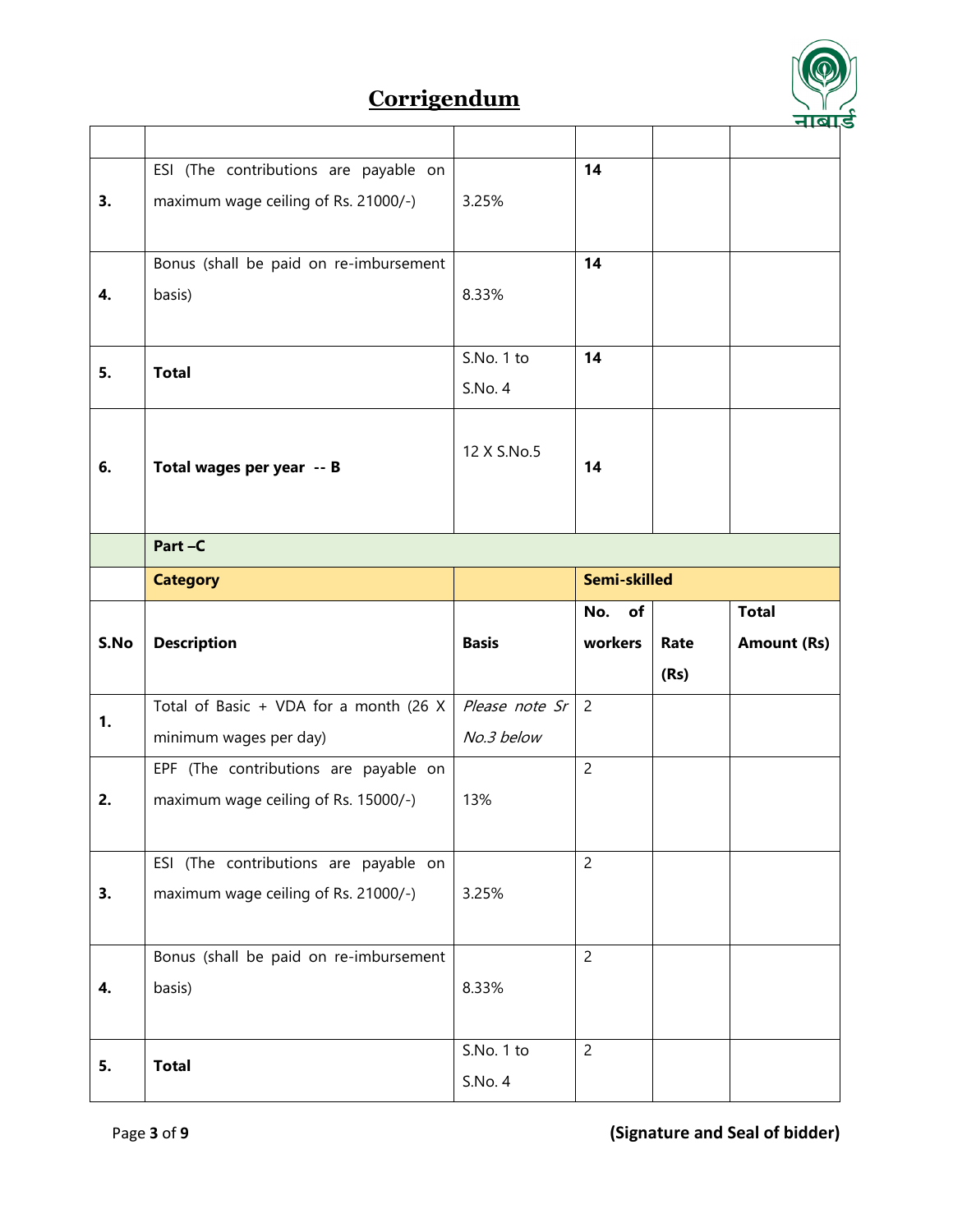

|          |                                                                               |                       |                         |              | <u> नाषा</u>                       |  |  |  |
|----------|-------------------------------------------------------------------------------|-----------------------|-------------------------|--------------|------------------------------------|--|--|--|
| 6.       | Total wages per year -C                                                       | 12 X S.No.5           | $\overline{c}$          |              |                                    |  |  |  |
| Part-D   |                                                                               |                       |                         |              |                                    |  |  |  |
|          | <b>Category</b>                                                               | <b>Unskilled</b>      |                         |              |                                    |  |  |  |
| S.No     | <b>Description</b>                                                            | <b>Basis</b>          | No.<br>of<br>workers    | Rate<br>(Rs) | <b>Total</b><br><b>Amount (Rs)</b> |  |  |  |
| 1.       | Total of Basic + VDA for a month (26 X                                        | Please note Sr        | $\overline{7}$          |              |                                    |  |  |  |
|          | minimum wages per day)                                                        | No.3 below            |                         |              |                                    |  |  |  |
| 2.       | EPF (The contributions are payable on<br>maximum wage ceiling of Rs. 15000/-) | 13%                   | $\overline{7}$          |              |                                    |  |  |  |
| 3.       | ESI (The contributions are payable on<br>maximum wage ceiling of Rs. 21000/-) | 3.25%                 | $\overline{7}$          |              |                                    |  |  |  |
|          | Bonus(shall be paid on re-imbursement                                         |                       | $\overline{7}$          |              |                                    |  |  |  |
| 4.       | basis)                                                                        | 8.33%                 |                         |              |                                    |  |  |  |
| 5.       | <b>Total</b>                                                                  | S.No. 1 to<br>S.No. 4 | $\overline{7}$          |              |                                    |  |  |  |
| 6.       | Total wages per year -D                                                       | 12X S.No.5            | $\overline{\mathbf{z}}$ |              |                                    |  |  |  |
| Part - E |                                                                               |                       |                         |              |                                    |  |  |  |
|          | <b>Description</b>                                                            |                       | <b>Basis for</b>        |              | <b>Amount</b>                      |  |  |  |
|          |                                                                               |                       | quotation               |              | quoted (Rs)                        |  |  |  |
| 1.       | <b>Service Charges -</b>                                                      |                       |                         |              |                                    |  |  |  |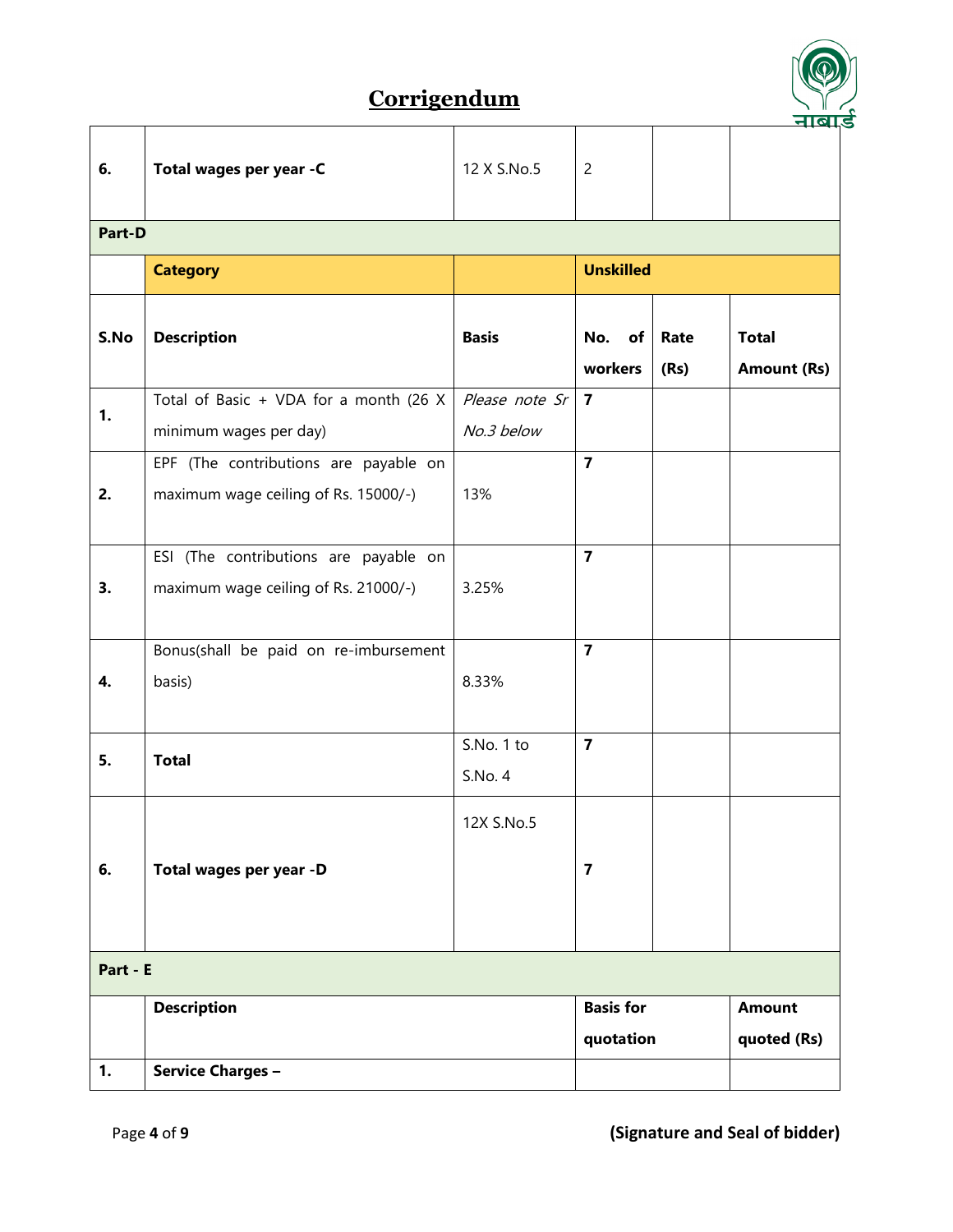

|   | NB: It should be inclusive of Management & Supervisory         | Percentage (%)      |                        |
|---|----------------------------------------------------------------|---------------------|------------------------|
|   | charges including Contractor's Profit, materials/ manure       | rate to be quoted   |                        |
|   | required on monthly basis $\&$ tools and machinery as per      | minimum<br>over     | [S.No.1<br>of <b>o</b> |
|   | requirement, Uniform for labourers, all overheads, etc. should | wages at S.No.1 of  | Part $A + Sr$          |
|   | be provided by the contractor as per Scope of Works            | $(Part A + Part$    | No 1 of Part           |
|   | specified in technical bid.                                    | $B+Part C + Part D$ | B+Sr No 1of            |
|   |                                                                |                     | Part<br>$C+Sr$         |
|   |                                                                | ------%             | No 1 of Part           |
|   |                                                                |                     | D)] $x \t12 x$         |
|   |                                                                |                     | %rate                  |
|   | <b>TOTAL - E (PER ANNUM)</b>                                   |                     |                        |
| a | Total (Part $A + Part B + Part C+Part D+Part E$ )              |                     |                        |
| b | GST @ 18% on (a) above                                         |                     |                        |
|   | Grand Total $-I$ (a) + (b)                                     |                     |                        |

#### **II ) Annual Servicing of Sub-station installations**

Preventive maintenance of following HT/LT electrical installations/switchgear has to be carried out **minimum once a year** through a specialised agency/authorised service centre of GE/L&T etc. approved by NABARD.

| Sr.<br>No. | <b>Description of Work</b>                                       | <b>Unit</b> | Rate in<br>Rs. | <b>Amount in</b><br>Rs.<br>(Col<br>Col(4) |
|------------|------------------------------------------------------------------|-------------|----------------|-------------------------------------------|
|            | 2                                                                | 3           | 4              | 5                                         |
|            | Service charges for carrying out servicing and overhauling of 11 | 03          |                |                                           |
|            | kV ALSTOM make Type VMX HT VCB by drawing out the draw-          | No.         |                |                                           |
|            | out module of the breaker, carrying out complete cleaning with   |             |                |                                           |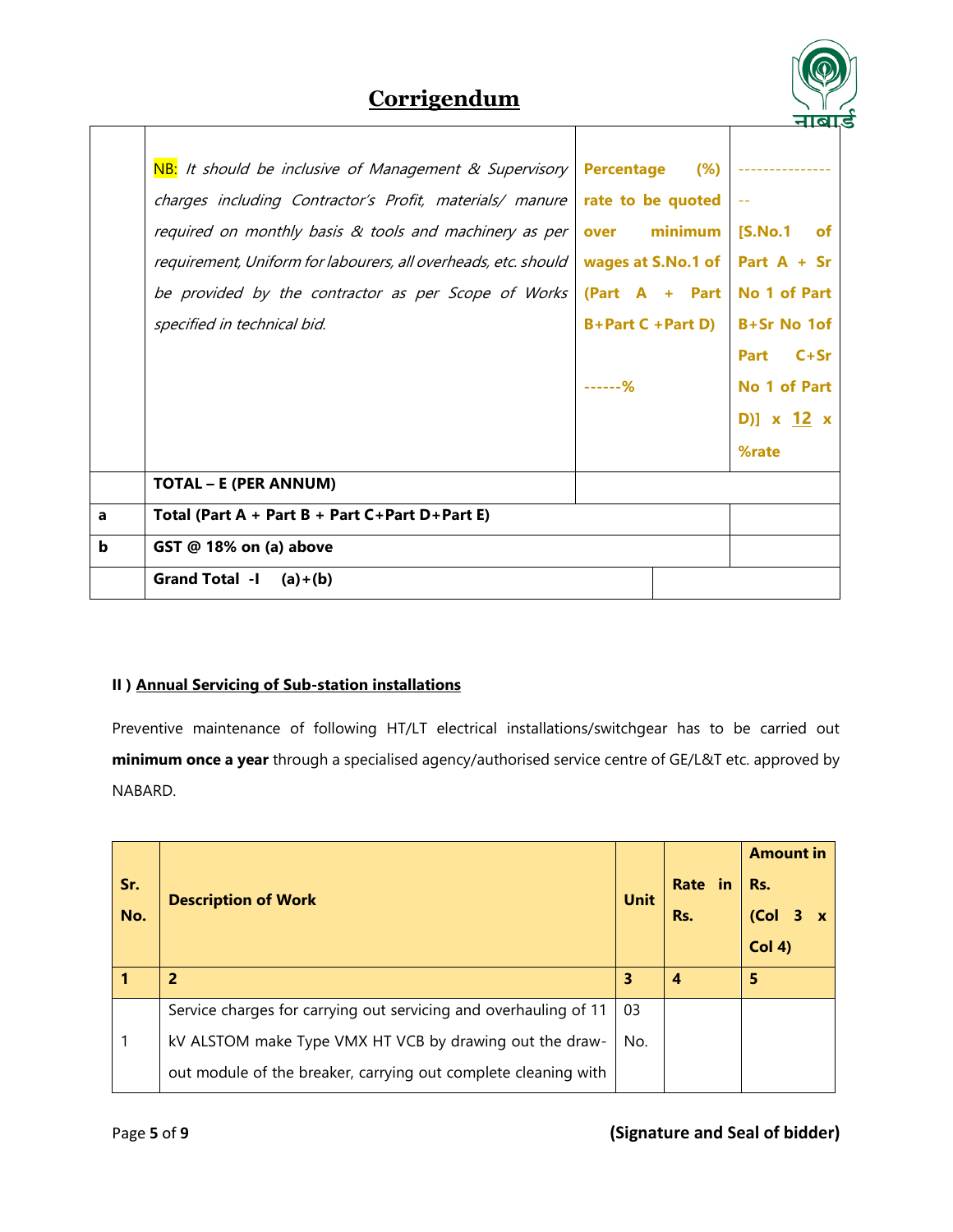

|                |                                                                      |                |                         | <b>Amount in</b>                    |
|----------------|----------------------------------------------------------------------|----------------|-------------------------|-------------------------------------|
| Sr.            |                                                                      |                | Rate in                 | Rs.                                 |
| No.            | <b>Description of Work</b>                                           | <b>Unit</b>    | Rs.                     | (Col <sub>3</sub> )<br>$\mathbf{x}$ |
|                |                                                                      |                |                         | Col(4)                              |
| $\mathbf{1}$   | $\overline{2}$                                                       | $\overline{3}$ | $\overline{\mathbf{4}}$ | 5                                   |
|                | clean cloth & cleaning agent, lubrication of the mechanism &         |                |                         |                                     |
|                |                                                                      |                |                         |                                     |
|                | greasing with high temperature molly grease, testing for             |                |                         |                                     |
|                | smoother ON/OFF operation, carrying out relay calibration of         |                |                         |                                     |
|                | protection relays by secondary current injection methods to          |                |                         |                                     |
|                | check trip time characteristic of relays, checking of healthiness of |                |                         |                                     |
|                | CTs & PTs. Checking of Electrical operations of the breaker for      |                |                         |                                     |
|                | ON/OFF & Trip operation for 01 No. Incomer and 02 Nos.               |                |                         |                                     |
|                | Outgoing including submission of service & test reports. The         |                |                         |                                     |
|                | servicing to be done by authorised service provider of               |                |                         |                                     |
|                | Alstom/L&T.                                                          |                |                         |                                     |
|                | Labour charges for Complete servicing, overhauling, repairing,       |                |                         |                                     |
|                | cleaning, oiling with setting of tripping mechanism of following     | 01             |                         |                                     |
| $\overline{c}$ | ACBs (L&T Make) including submission of service & test reports.      | No.            |                         |                                     |
|                | The servicing to be done by authorised service provider of           |                |                         |                                     |
|                | <b>L&amp;T.</b>                                                      |                |                         |                                     |
|                |                                                                      | 03<br>no.      |                         |                                     |
| Ť              | CNCS3200C 4P MDO                                                     |                |                         |                                     |
|                |                                                                      | 02             |                         |                                     |
| ii             | CNCS2000C MDO                                                        | No.            |                         |                                     |
|                |                                                                      |                |                         |                                     |
|                | CNCS1600C TP MF                                                      | 02             |                         |                                     |
| iii            |                                                                      | No.            |                         |                                     |
|                |                                                                      | 02             |                         |                                     |
| iv             | CNCS1000C MDO                                                        | No.            |                         |                                     |
|                |                                                                      |                |                         |                                     |
| v              | CNCS800C TP EDO                                                      | 02             |                         |                                     |
|                |                                                                      | No.            |                         |                                     |

Page **6** of **9 (Signature and Seal of bidder)**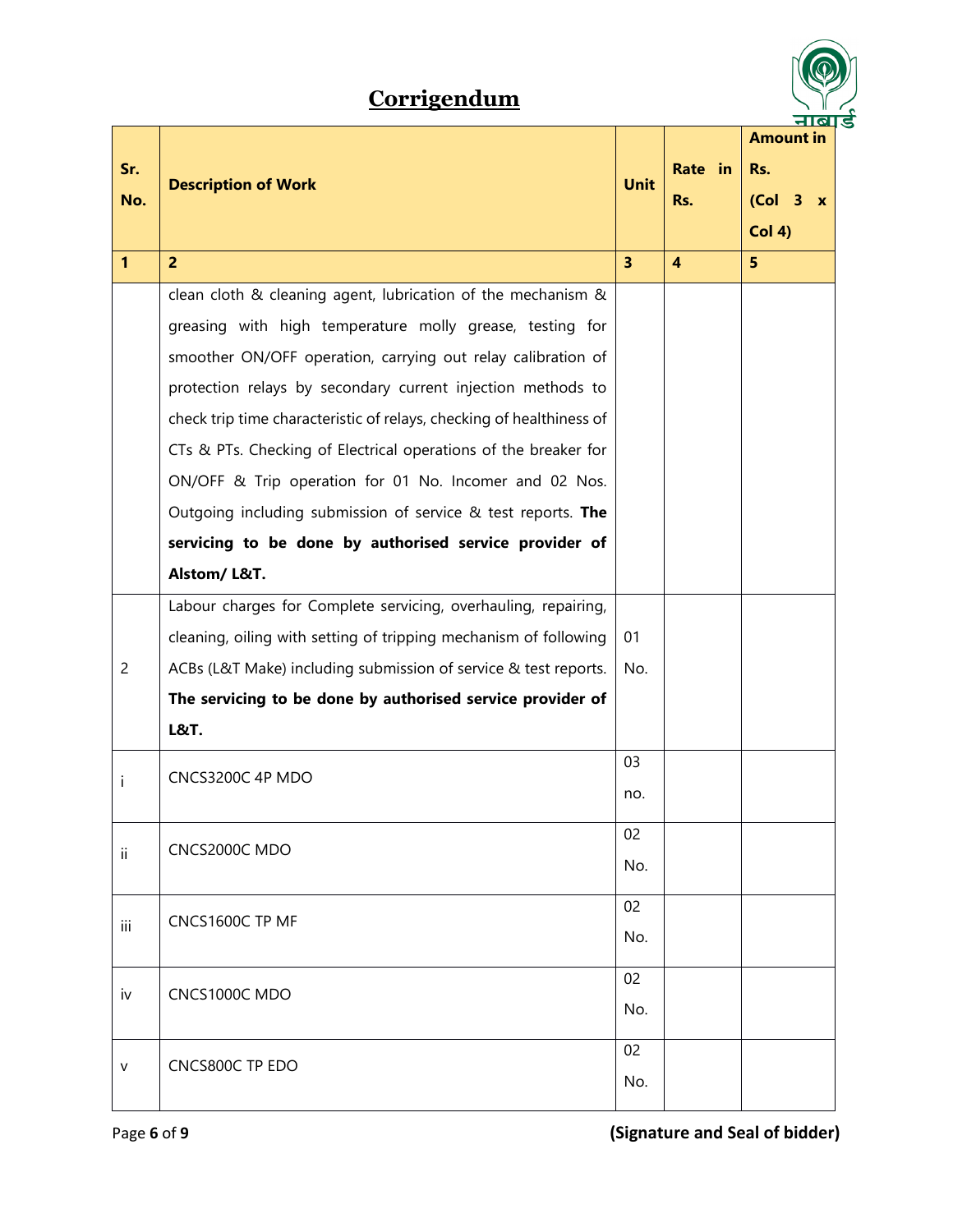

| Sr.<br>No.       | <b>Description of Work</b>                                                                                                                                                                                                                                                                                                                           | <b>Unit</b> | Rate in<br>Rs. | <b>Amount in</b><br>Rs.<br>(Col <sub>3</sub> x)<br>Col(4) |
|------------------|------------------------------------------------------------------------------------------------------------------------------------------------------------------------------------------------------------------------------------------------------------------------------------------------------------------------------------------------------|-------------|----------------|-----------------------------------------------------------|
| $\mathbf{1}$     | $\overline{2}$                                                                                                                                                                                                                                                                                                                                       | 3           | 4              | 5                                                         |
| 3                | Complete servicing of Oil-filled Transformer 2000 kVA Make GE<br>including replacement of gaskets to prevent oil leakage as per<br>requirement, charging of Silica Gel, testing of bucholz relay<br>operation & other safety operations, insulation resistance<br>measurement complete as per the scope of work indicated in the<br>tender document. | 02<br>Nos.  |                |                                                           |
| $\overline{4}$   | On-line oil filtration (Centrifuging) of 2000 kVA Transformer Oil on<br>site till satisfactory test results with testing of Dielectric strength of<br>oil before and after test at site including T&P, labour etc. complete<br>with issue of test-certificate                                                                                        | 02<br>Nos.  |                |                                                           |
| a<br>$\mathsf b$ | <b>TOTAL</b><br>GST @18%<br>Grandtotal -II<br>$(a)+(b)$                                                                                                                                                                                                                                                                                              |             |                |                                                           |

**GRANDTOTAL I + GRANDTOTAL II :** (in figures) \_\_\_\_\_\_\_\_\_\_\_\_\_\_\_\_\_\_\_\_\_\_\_\_\_\_\_\_\_\_\_\_\_\_\_\_\_\_\_\_\_\_\_\_\_\_\_\_\_\_\_\_\_\_\_\_

**GRANDTOTAL I + GRANDTOTAL II :** (in words ) \_\_\_\_\_\_\_\_\_\_\_\_\_\_\_\_\_\_\_\_\_\_\_\_\_\_\_\_\_\_\_\_\_\_\_\_\_\_\_\_\_\_\_\_\_\_\_\_\_\_\_\_\_\_\_\_\_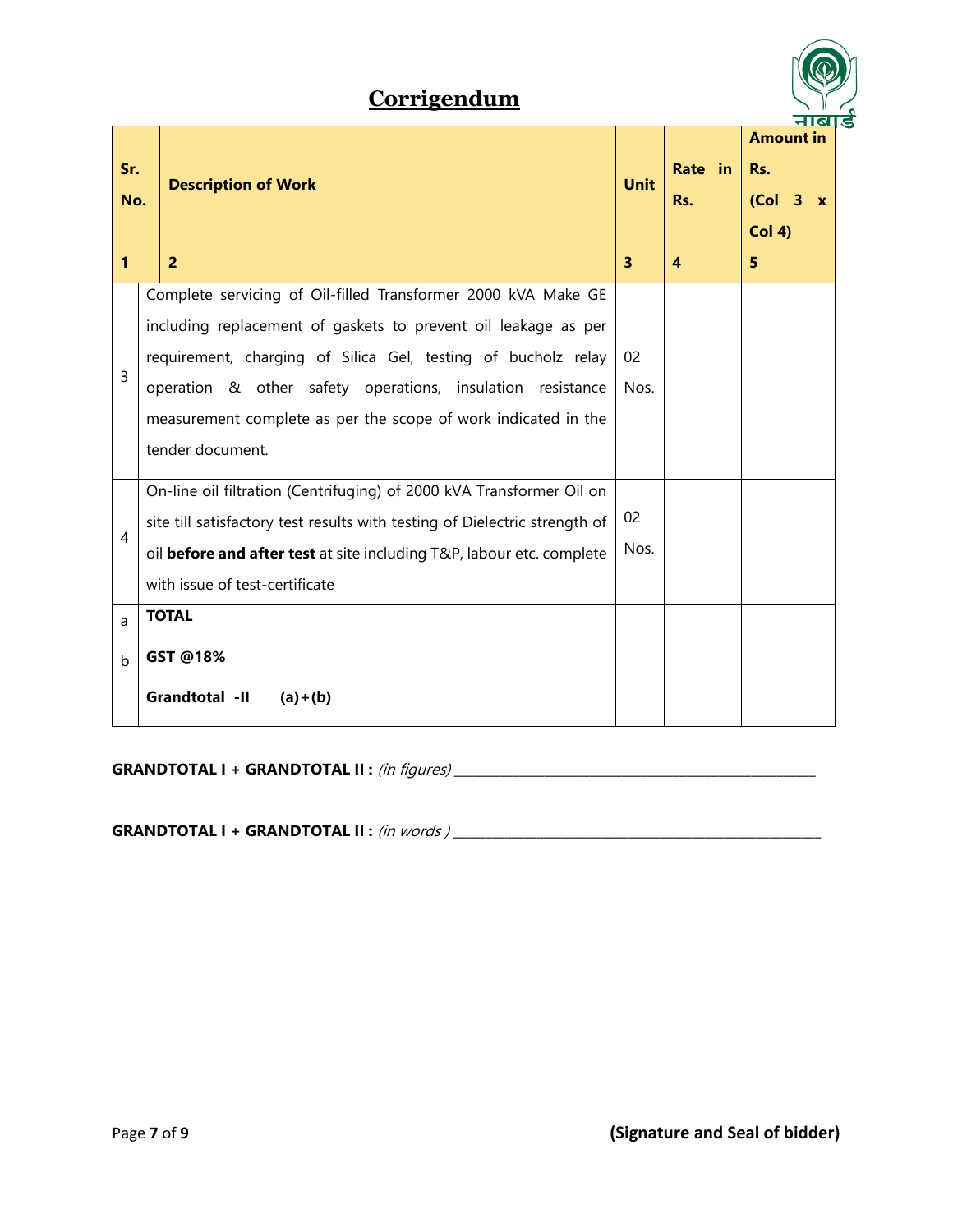

#### **Note:**

- **1.** Tenderers are advised to visit the site and thoroughly understand the nature and scope of the works and be familiar with the site conditions before quoting.
- **2.** Tenderers are advised to quote Service charges in % rate and correspondingly work out the absolute amount also as per the scope of work. The total amount (i.e. Wages per month plus Service Charges) plus applicable GST shall be considered for comparison for deciding L1 (lowest quoted vendor).
- 3. The bidder shall reasonably assess the likely Minimum wages projected to be paid during the year April 2022-March 2023 considering past trends /proportionate increase in the minimum wages notified by the Central or State Government (whichever is higher) during the previous year(s), before filling in the above details. No increase in rates will be allowed during the entire Contract Period on this account. The bidders /bidders may please note that the rate quoted in the price bid shall be firm for the duration of the contract and nothing extra shall be paid over and above their quoted rates during the currency of the contract. The rates will be considered for revision only in case of revision of statutory taxes like GST as applicable.
- 4. If the Bank finds that the above projected minimum wages are insufficient to meet the Minimum Wage obligations during the contract period , their offer shall stand disqualified and not be considered for further evaluation by the Bank.
- 5. Quoted rate for Service Charges should be workable, reasonable and should include incidental and all overheads and profits. Service Charges less than One Percent (ie. Zero and its derivatives) will not be considered and such tenders shall be treated as Invalid. The Tenderer will furnish Rate Analysis for scrutiny of the rates by NABARD, if required. Statutory deductions such as TDS on IT and GST shall be made as per the rules. No increase in rates will be allowed during the entire Contract Period on this account. The rates will be considered for revision only in case of revision of statutory taxes like GST as applicable.
- 6. The contractor has to quote for all the items of BOQ. Incomplete BOQ will not be considered. The rates will be compared only after comparing rates with taxes while evaluation of the price bids.
- 7. The proof of remittance of statutory contribution of PF (Employer and Employee) and ESI to the appropriate agency for those workers deployed by the Selected Bidder to execute the contract work in NABARD, must be provided by the selected bidder to NABARD every month along with the claim bill, failing which the claim bill shall not be settled. The selected bidder shall also submit the proof of